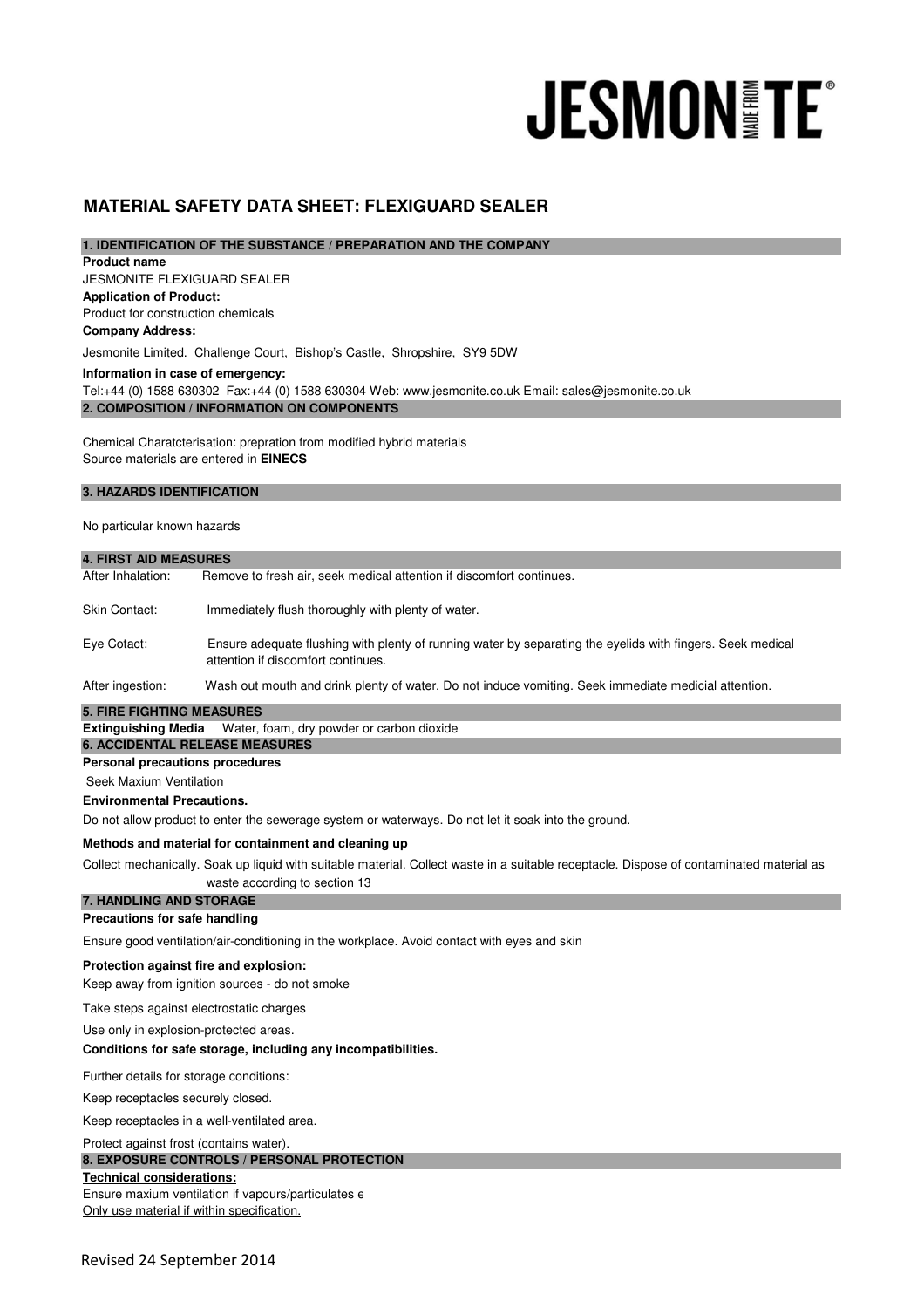| Maximum Workplace concentrationnot specified.                                                                      |                                                                                                                               |  |  |
|--------------------------------------------------------------------------------------------------------------------|-------------------------------------------------------------------------------------------------------------------------------|--|--|
| Personal protective equipment:                                                                                     |                                                                                                                               |  |  |
| General protection and hygiene:                                                                                    |                                                                                                                               |  |  |
| Use preventative skin protection ointment.                                                                         |                                                                                                                               |  |  |
| Immediately remove contaminated clothing                                                                           |                                                                                                                               |  |  |
| Avoid contact with eyes and skin.<br>Inhalation contact:                                                           |                                                                                                                               |  |  |
|                                                                                                                    | Use breathing apparatus for high concentrations, if particulates/vapours are present or if there is insufficient ventilation. |  |  |
| Hand protection:                                                                                                   |                                                                                                                               |  |  |
| Suitable protective rubber gloves                                                                                  |                                                                                                                               |  |  |
| Eye protection:                                                                                                    |                                                                                                                               |  |  |
| Safety glasses<br>9. PHYSICAL AND CHEMICAL PROPERTIES                                                              |                                                                                                                               |  |  |
| Physical form/appearance:                                                                                          | Liquid                                                                                                                        |  |  |
| Colour<br>Odour                                                                                                    | Slighly yellowish, slighly cloudy<br>Almost odourless                                                                         |  |  |
| pН                                                                                                                 | Value (500g/l) @ 20 ℃ ca. 4                                                                                                   |  |  |
| Density:                                                                                                           | $~1.0$ g/cm3                                                                                                                  |  |  |
| Vapour pressure                                                                                                    | Not determined                                                                                                                |  |  |
|                                                                                                                    |                                                                                                                               |  |  |
| <b>Boiling point/boiling range</b>                                                                                 | $97^{\circ}$ C.                                                                                                               |  |  |
| Solubility in water                                                                                                | Soluble @ 20 °C                                                                                                               |  |  |
| <b>Flashpoint</b>                                                                                                  | $>66^{\circ}$ C                                                                                                               |  |  |
| <b>Explosion Risk:</b>                                                                                             | Vapours can form explosive mixtures in air.                                                                                   |  |  |
| <b>Ignition Point:</b>                                                                                             | Not determined                                                                                                                |  |  |
|                                                                                                                    |                                                                                                                               |  |  |
| Solubility in/Miscibility with water                                                                               | Miscible                                                                                                                      |  |  |
|                                                                                                                    |                                                                                                                               |  |  |
| Viscosity:<br><b>10. STABILITY AND REACTIVITY</b>                                                                  | (dynanic, $@$ 20 °C) 1.6mPas                                                                                                  |  |  |
| Hazardous reactions:                                                                                               |                                                                                                                               |  |  |
| No know hazardous reactions                                                                                        |                                                                                                                               |  |  |
| <b>11. TOXILOGICAL INFORMATION</b>                                                                                 |                                                                                                                               |  |  |
| Skin Contact:                                                                                                      | May cause skin irritation                                                                                                     |  |  |
| Eye Contact:                                                                                                       | May cause eye irritation                                                                                                      |  |  |
| Inhalation:                                                                                                        | May be harmful if inhaled                                                                                                     |  |  |
| <b>12. ECOLOGICAL INFORMATION</b>                                                                                  |                                                                                                                               |  |  |
| No details available                                                                                               |                                                                                                                               |  |  |
| <b>13. DISPOSAL CONSIDERATIONS</b>                                                                                 |                                                                                                                               |  |  |
| For waste removal local authority regulations must be adhered to.                                                  |                                                                                                                               |  |  |
| For example, take to a suitable incineration plant.                                                                |                                                                                                                               |  |  |
|                                                                                                                    |                                                                                                                               |  |  |
| Waste Code number:                                                                                                 |                                                                                                                               |  |  |
| The allocation of waste code numbers is to be carried out in accordance with European waste catalogue regulations. |                                                                                                                               |  |  |
| <b>14. TRANSPORT INFORMATION</b>                                                                                   |                                                                                                                               |  |  |
| Non-hazardous material.                                                                                            |                                                                                                                               |  |  |
| <b>15. REGULATORY INFORMATION</b>                                                                                  |                                                                                                                               |  |  |
| Identification according to EWG - Directives                                                                       |                                                                                                                               |  |  |
| No indentification obligation according to GefStoffV and Directive 67/548/EWG                                      |                                                                                                                               |  |  |
| Hazard symbols:-                                                                                                   |                                                                                                                               |  |  |
| R - phrases:-                                                                                                      |                                                                                                                               |  |  |
| S - phrases: -                                                                                                     |                                                                                                                               |  |  |
| National Regulations (D):                                                                                          |                                                                                                                               |  |  |
| Statutory order on hazardous incidents: not names in appendix 1 (StöfallV 2000)                                    |                                                                                                                               |  |  |
| VbF Hazard Category:-                                                                                              |                                                                                                                               |  |  |
| Water Hazard Class: WGK = $1$ - low hazard risk to water:                                                          |                                                                                                                               |  |  |
|                                                                                                                    |                                                                                                                               |  |  |
| (Self-classification according to VCI - draft)                                                                     |                                                                                                                               |  |  |
|                                                                                                                    |                                                                                                                               |  |  |